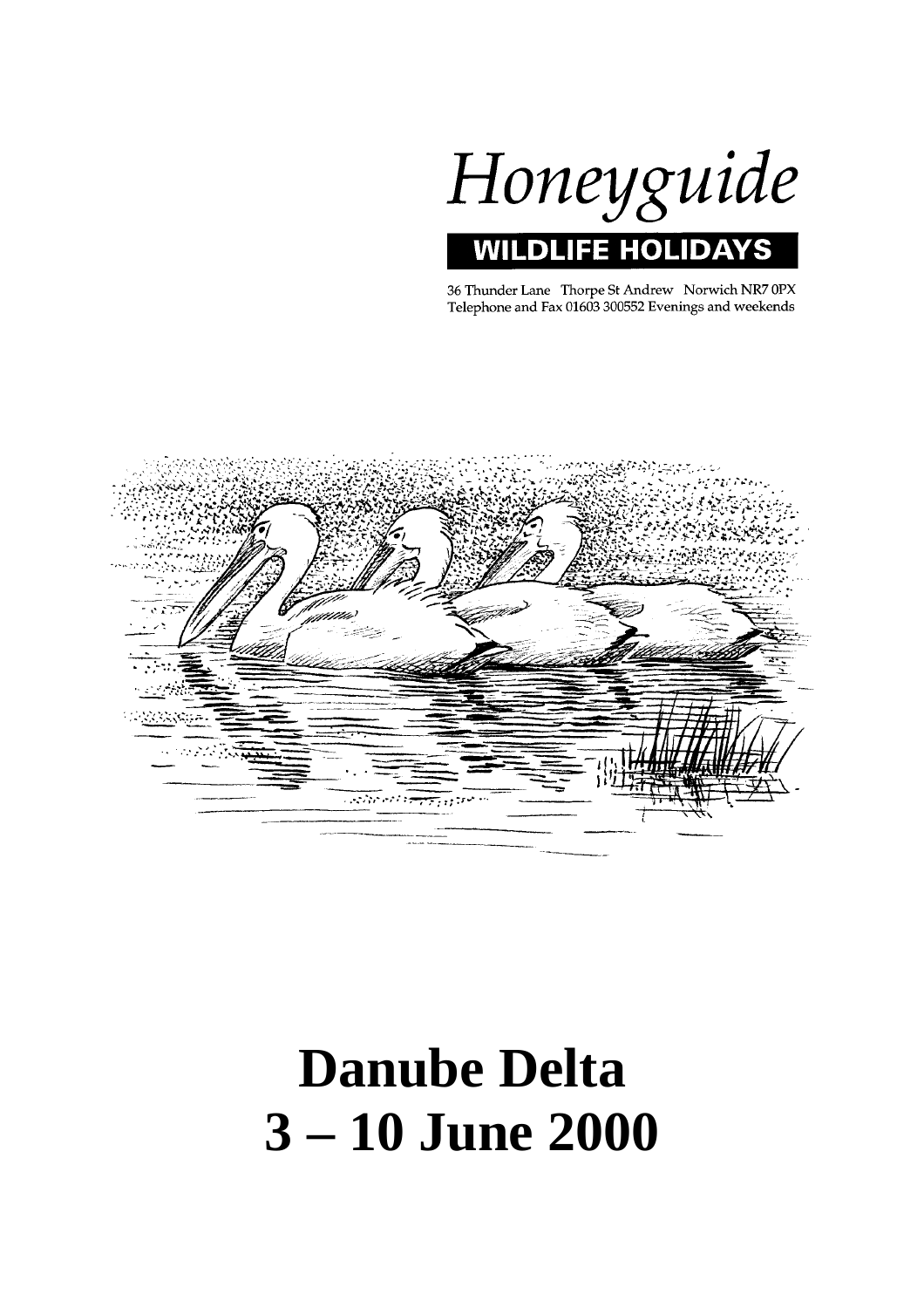# **DANUBE DELTA**

3-10 June 2000

The group

George Preston London

Christopher Burnett Derbyshire

Brenda Owen Wokingham Delphine Hoyle Wokingham

Zsuzsi Yardley London William Syrett London Mary Smart London

William Elliot Teddington Elizabeth Elliot

Peter Newell West Sussex Shirley Newell

Leaders Mihai Petrescu Tulcea, Romania

David Collins Bury St Edmunds Daniel Petrescu Tulcea, Romania

Report by David Collins, incorporating plant list supplied by Mihai Petrescu

With commiserations to Stephanie Davies who had to withdraw shortly before the holiday.

This holiday, as for every *Honeyguide* holiday, also puts something into conservation in our host country by way of a contribution to the wildlife that we enjoyed. The conservation contribution this year of £25 per person, £300, was given to the young ornithologists group in Tulcea, *Falco cherrug* (the saker falcon). This brings the total given to various conservation projects in Europe to more than £2,755 in 2000, and £20,180 since the start of Honeyguide. A thank-you letter from ROS appears at the end of this report.

Illustrations by Rob Hume. Cover: white pelicans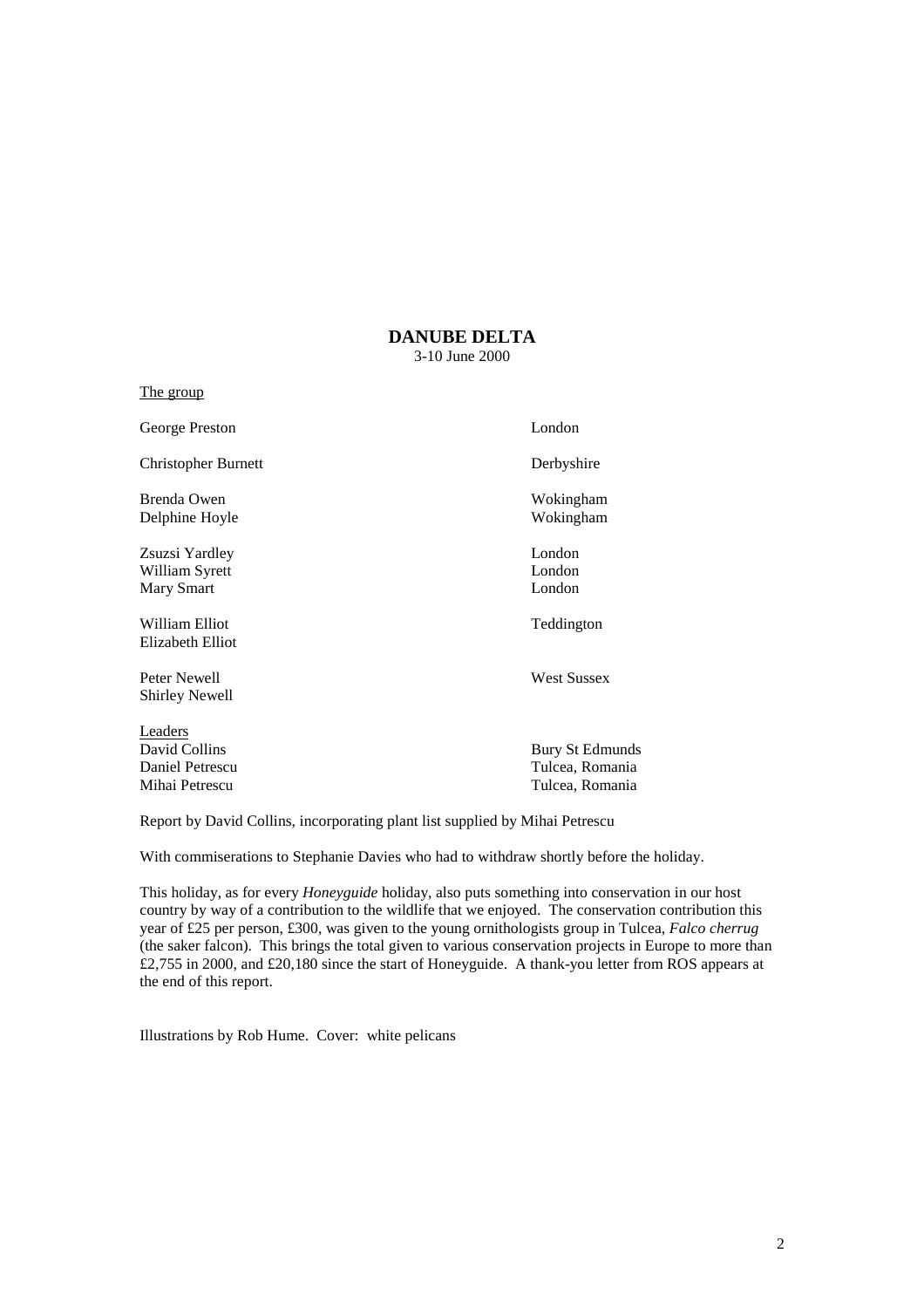# **DANUBE DELTA**

3-10 June 2000

# Saturday  $3<sup>rd</sup>$  June – Bucharest to Tulcea

Brenda and Delphine arrived at Gatwick with the unfortunate news that their friend Stephanie Davies was unable to join us due to illness. The group boarding the aircraft therefore numbered 12.

After what seemed like hardly any time at all we were arriving at Bucharest airport. Having negotiated customs we were soon spread out on the roomy Ibis minibus and on our way east through gently rolling countryside. There was plenty to see on the way, and we quickly learnt that Mihai was very knowledgeable about many things apart from flowers. We passed through delightful villages: each house with a garden consisting of vegetables, a few flowers, and a number of trees. Mihai explained that the trees were to provide shade in the hot summer, to provide a little shelter in the very cold winters, and also to provide timber for building! Some of them, of course, also provided fruit. It seems everything in Romania is put to good use.

The fields were a mix of big state owned fields and narrow strips of privately owned land. We noticed that modern agricultural vehicles were rare: the standard transport is still horse drawn wooden carts. Towards Tulcea we began to pass through steppe country, most of which is now farmed. On the borders of fields and beside the road there were many colourful flowers, including the lovely blue Eastern Larkspur. There were also numerous bronze-age burial mounds, while bird interest was provided by occasional Rollers on the wires, and a single Lesser Grey Shrike.

Five hours from Bucharest, including a stop half way for refreshments, we arrived in Tulcea. We dumped belongings in the Hotel Europolis and then took the short walk to the Restaurant Select for our first Romanian meal.

# Sunday  $4<sup>th</sup>$  June – Mahmudia, Saraturi and Plopu

The hotel is basic but the beds comfortable and the plumbing good, though a wedding party downstairs meant a disturbed night for some. Breakfast of bread, jam and omelettes was good, and soon it was nine o'clock and the minibus was outside. We were soon out of Tulcea, with the outlying marshes of the Danube delta to our left and the peasant farmers busy at work in the fields to the right. Immediately there were interesting birds: Whiskered Terns flitting low over a field, and a Syrian Woodpecker dashing across in front of us to land on a telegraph pole. It was tempting to stop every few yards, but Daniel had a stop in mind near the village of Victoria. We pulled off the road by a low sand quarry and

watched spellbound as 40 or more Bee-eaters swooped and pirouetted around us or perched by their nest holes. What wonderful colours. Also in residence was a pair of Rollers, and we all had fine views in the telescope. On the other side of the road a Little Owl perched on a telegraph pole for all to see. It watched us intently with those staring yellow eyes at first, but soon got bored with us and spent the rest of our time there looking the other way. A Hobby, Long-legged Buzzard and two overflying Dalmatian Pelicans were also seen, and there were both Tree Sparrows and Corn Buntings.

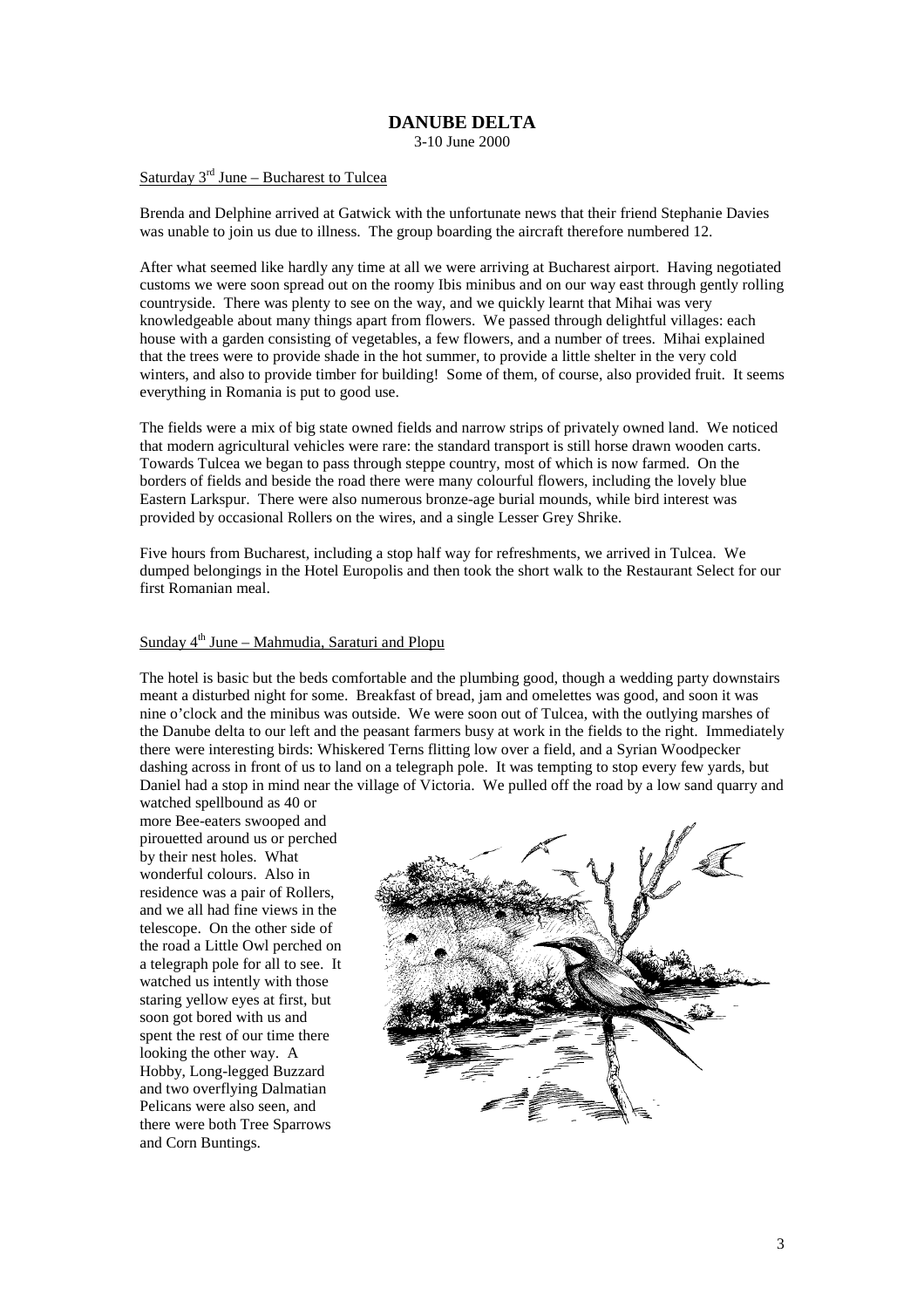Meanwhile, Mihai was busy with the flowers, and we noted a confusing mix of ruderal species and typical steppe species (see list at end). Pick of the flowers for me was a pretty little blue flowered flax *Linum austriacum*.

The next stop was in the Bestepe Hills above the little port of Mahmudia. From here there was a wonderful view over the great watery expanse of the Danube Delta. The hills are not cultivated, so they have a relict steppe flora. Most noticeable were the white spikes of Grecian Foxglove, also a delightful yellow-flowered Yarrow *Achillea depressa* and a rare little Pink *Dianthus nardiflorus*. Given the number and variety of flowers, there were surprisingly few butterflies. Rather elusive brown ones proved in the end to be Meadow Browns when I finally managed to catch one in the net. In view of the energy I had expended in catching one, Daniel was much amused to learn that it is one of the commonest butterflies in England. A larger and much more showy butterfly proved to be Silverwashed Fritillary. This was to prove one of the commonest butterflies of the trip, and we saw it everywhere except in the Delta itself.

It seems as though the hills attract birds of prey. We watched three red-footed Falcons mobbing a pale phase Booted Eagle, and a little while later most of us had superb views of a White-tailed Eagle that dwarfed an attendant Long-legged Buzzard. A Tawny Pipit sang his monotonous "too-lee" song, and gave reasonable views, and three Hawfinches zipped past and disappeared into some scrub. Finally, Daniel pointed out what could only be described as a swarm of White Pelicans wheeling over a lake out in the delta. There were certainly many hundreds if not thousands of birds – this is the only place in Europe where it is possible to see such a site, and it provided a mouth-watering taste of things to come.

By now it was getting hot, and we were all glad to climb back into the minibus and hand round bottles of mineral water from the cool box. We then proceeded to our first wetland habitat of the day – the saline Lake Saraturi. We had been warned about mosquitoes, but fortunately there was a stiff breeze that kept them at bay as well as reducing the temperature to acceptable levels. On the lake there was a number of Black-necked Grebes among the Pochard and other waterfowl. Around the margins were Black-winged Stilts, and a number of Mediterranean Gulls, which evidently nest here. Great Reed Warblers sang all around us and one even perched high in a reed for all to see. Meanwhile, Mihai pointed out a range of salt-tolerant plants, and a Bath White butterfly was trapped. Soon it was lunchtime, and we settled under the shade of roadside trees to eat our packed lunches. As with all the roads in the area, there was virtually no traffic, and what there was was mainly horse drawn.

After lunch we moved on to another lake at Plopul. Birds of interest here included a party of about 30 Little Gulls sitting out the heat on a muddy promontory, a single Golden Plover in smart breeding dress, and a pair of rather distant Kentish Plovers. Again, there were plenty of Black-winged Stilts, and also a few Avocets.

Last stop of the day was at a marshy roadside spot by the Gulf of Fundea. There were good close views of a pair of Ferruginous Ducks and several male Garganey, also a small party of Ruff and overflying Purple Herons and Spoonbills. A roadside ditch was full of frogs, mostly the greenish, striped Edible/Pool frogs, but also a few Eastern Spadefoot Toads that were brown and spotty.

# Monday  $5<sup>th</sup>$  June

First stop of the day was at a Poplar grove near the Denisla Hills. This was a site for Spanish Sparrow, which we duly spotted among the more familiar House Sparrows. There were also good views of Lesser Grey Shrike and Syrian Woodpecker. A Golden Oriole was singing in the trees, but proved typically elusive. We then drove the short distance up a track to the base of the hills where we watched a Long-legged Buzzard hunting Susliks. There were plenty of Susliks near the bus, and we had good views of a Short-toed Lark. There were also distant views of a Short-toed Eagle, so the hill was renamed the Short-toed Hill! Eastern Larkspur and Delphinium created patches of colour in the crops.

We then headed south through the historic town of Babadag, which has a substantial Turkish population and has the oldest Mosque in Romania, built in 1522 but now abandoned. However, it was the forested hills beyond the town that were our aim. No sooner had we stopped than a Silver-washed Fritillary was trying to get in the van. It failed, but it did make it into the butterfly pot for close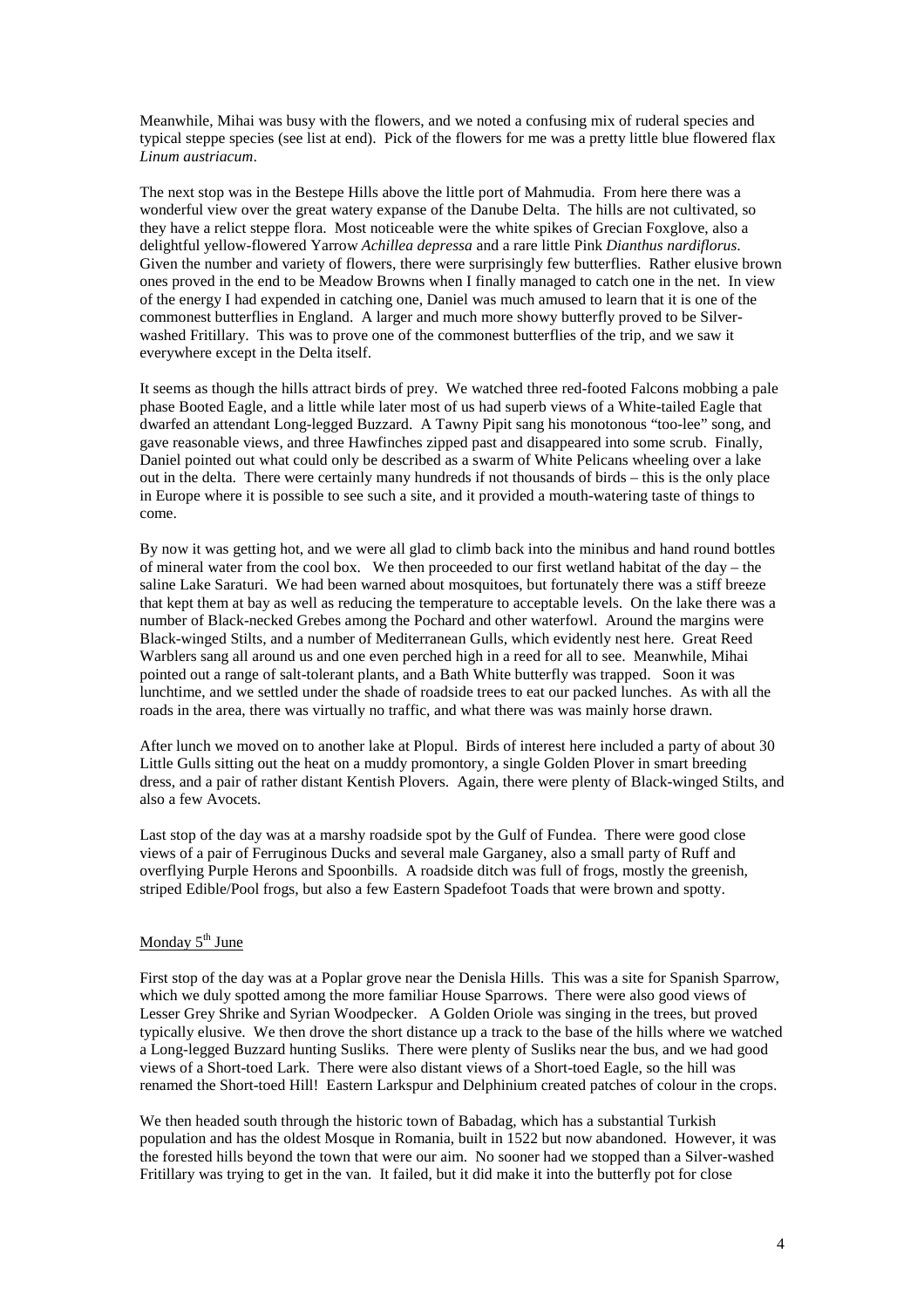inspection. This species was abundant, and we also found Marbled Fritillary. A Nightingale was singing from dense forest on one side of the road, but we followed a track on the opposite side, where Mihai was soon in full flow, telling us about the many species of tree to be found here in this typical example of Balkanic Forest. For the more ornithologically inclined it proved to be difficult to take all this in because there seemed to be Hawfinches everywhere. As usual they proved hard to see, but Daniel spotted one high in a tree. It was only a silhouette and it was facing away, but its stocky build and incredibly thick neck were sufficient to identify it, and it stood still long enough for most of the group to see it through the telescope.

A little further down the track, an unfamiliar, rather tit-like song, proved to be the song of a Redbreasted Flycatcher. A young male unfortunately, with not a trace of red on the breast. A little further again and we heard the manic song of an Icterine Warbler. This one was a particularly fine mimic, and we picked out calls or song phrases of Golden Oriole, Bee-eater, Song Thrush, Swallow and Corn Bunting among many others.

We had left Shirley at the entrance to the wood with instructions on how to identify a Levant Sparrowhawk should a Sparrowhawk species appear overhead. We now returned to find that she had not let us down. She had seen what proved to be the only Levant Sparrowhawk of the week. One up to her.

The remarkable thing about this forest is the way in which it changes character over a very short distance. Driving a few miles further south we came to dryer, steppe forest with many different tree species. We again split naturally into two groups, with Mihai leading the more botanically inclined into the thicker part of the forest, while Daniel and I took the birdwatchers down what ironically proved to be a flower rich track. However, it was really hot now, and the botanists were perhaps the better rewarded, with plants such as Birds-nest Orchid, Violet Birds-nest Orchid and Red Helleborine. Birdwatching was rather difficult, but we did hear a churring Nightjar (!) and there were plenty of Ortolans singing in the scrub. Best of all though was what we all agreed to be a spectacularly ugly bush cricket. It was bronzy-black; about four inches long and very stockily built.

The group met up lower down the track at the parked minibus, and then set off again for a short, hot walk to the lunch-stop. Chris spotted a fine Ilex Hairstreak butterfly, and Chestnut Heath was numerous. There was a whole range of other butterflies too, including Grayling and Silver-studded Blue. A few of the group had brief views of Sombre Tit, but they proved very elusive. Even when seen, this species is not very spectacular: rather like a Great Tit with all the colour washed out.

Lunch can best be described as idyllic. The bus driver had found a shady patch under the trees, and there was a wonderful spread of cheese, sausage, succulent sliced cucumbers and tomatoes, and bread. To follow was a huge pile of ripe cherries. Several members of the group mentioned this as one of the best moments in the week. Daniel pointed out a Golden Oriole's nest made partially from toilet paper (!), and Mary found a fine male Green Lizard with a deep blue head, that posed long enough to have its photograph taken.

After lunch we pressed on to the marshes at Histria. Here the road crosses the marsh to a famous archaeological site. There is a thin fringe of reeds beside the road, and beyond that a series of what were now half dried-up pools which were very productive for birds. The small waders were mainly Little Stints, but with a scattering of Curlew Sandpipers and Marsh Sandpipers. We spent some time here explaining how each of the different waders could be identified. At the back of one pool was a fine group of White Pelicans, with two Dalmatian Pelicans at one end for easy comparison. Through the telescope we also had good views of a Caspian Tern perched at the water's edge, and overhead 30 or so Collared Pratincoles were feeding on flying insects. From time to time a few more Pelicans would fly gracefully in over our heads, and we would get an impression of their enormous size as they swept in low over the waders.

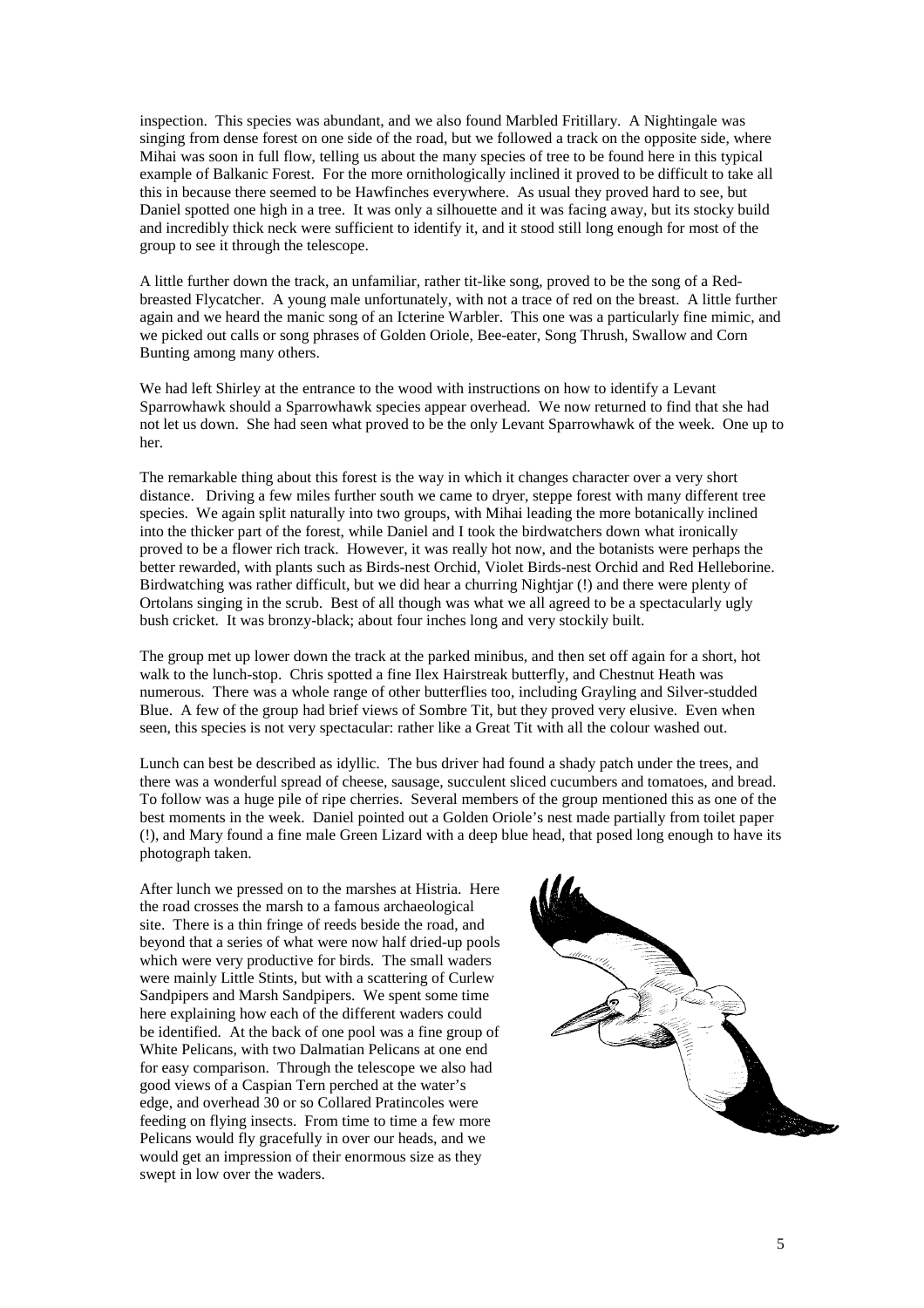Further on, a large dead snake proved to be a Dice Snake, which is the south-east European version of the Grass Snake. Daniel told us that this was a good spot for Paddyfield Warbler, a rare species in Europe. However, although several small warblers flitted across the road, none settled in view, and we were not able to convince ourselves that they were anything more exciting than ordinary Reed Warblers. Still, with Spoonbills and Great White Egrets flying about, gaudily plumaged Blue-headed and Black-headed Wagtails in the pasture and a Hoopoe perched on a distant tree, it hardly mattered.

# Tuesday 6<sup>th</sup> June

After breakfast we again headed south. The first stop of the day was unplanned: Daniel had spotted a large bird of prey, and we all clambered out of the minibus in time to watch a magnificent Lesser Spotted Eagle gliding quite low directly overhead. This prompted a discussion on eagle identification, and I hope Daniel and I managed to explain why it was a Lesser Spotted. The first planned stop was at a White Stork's nest on the top of a telegraph pole, clearly an old nest and very large. So large in fact that there was room not only for four chicks on the top, but also a whole colony of Spanish and House Sparrows down below.

A little further on we stopped by a group of poplars that are home to a Red-footed Falcon colony in a rookery, the falcons evidently find old Rook's nests much to their liking. Here we were able to watch the fine slate-grey males and paler plumaged females flying around in good numbers. Even better though were the close views of several females perched in the trees. They really are handsome birds with their finely barred grey upperparts and creamy-orange head and underparts. Also in the trees was a family of Long-eared Owls: an adult perched against a tree trunk, and three youngsters of various ages peering sleepily at us from their hiding places lower down.



The next stop was Vadu, an extensive area of reed and marsh, with a series of artificial pools. This proved to be a particularly rewarding birdwatching area and there was a good range of wetland species. There were plenty of Purple Herons and Spoonbills flying over, and occasionally a Little Bittern (pictured) would fly up from reeds nearby. At one pool there were many very young Dice Snakes. These were so small that one was actually eaten by a large Frog! Another, much larger pool had a breeding colony of Collared Pratincoles, and we watched their mating behaviour through our telescopes. Other pools produced a Gull-billed Tern a singe Ruddy Shelduck, Marsh Sandpipers, Night Heron, and Glossy Ibis. Best of all though were two pairs of White-tailed Plovers. It is a very rare bird in Romania, and this is the first time that the species has settled to nest anywhere in Europe, so we were very lucky to see them. Not only are they rare, they are also very handsome. They have long yellow legs, creamy-buff

head and upperparts and white underparts, while in flight they have a bold black and white pattern. Interestingly, I later learnt that several White-tailed Plovers had (very unusually) been seen in Lesbos in the spring, and it seems quite likely that these would have been the same birds.

This was another site where we searched in vain for Paddyfield Warbler. However, Chris and I did spot a Marsh Warbler: identifiable by its mimetic song, long primary extension and Reed Warbler-like supercilium. The only butterfly of note here was Large Copper. This is a fine insect, and it is a great pity that it is extinct in England.

By now it was nearly time for lunch, so we climbed back into the minibus, and were driven down a rough track to a remote spot in the dunes on the Black Sea coast. En route Mihai spotted Lax-flowered Orchid, so there was a brief stop to admire it. At the beach most of the party paddled and Chris tried swimming but found the water rather gritty. Offshore we were very surprised to see an Arctic Skua harrying the local Sandwich Terns, and a Caspian tern flew by. The top prize here though goes to Bill Syrett, who found a fine seashell that we were all very envious of.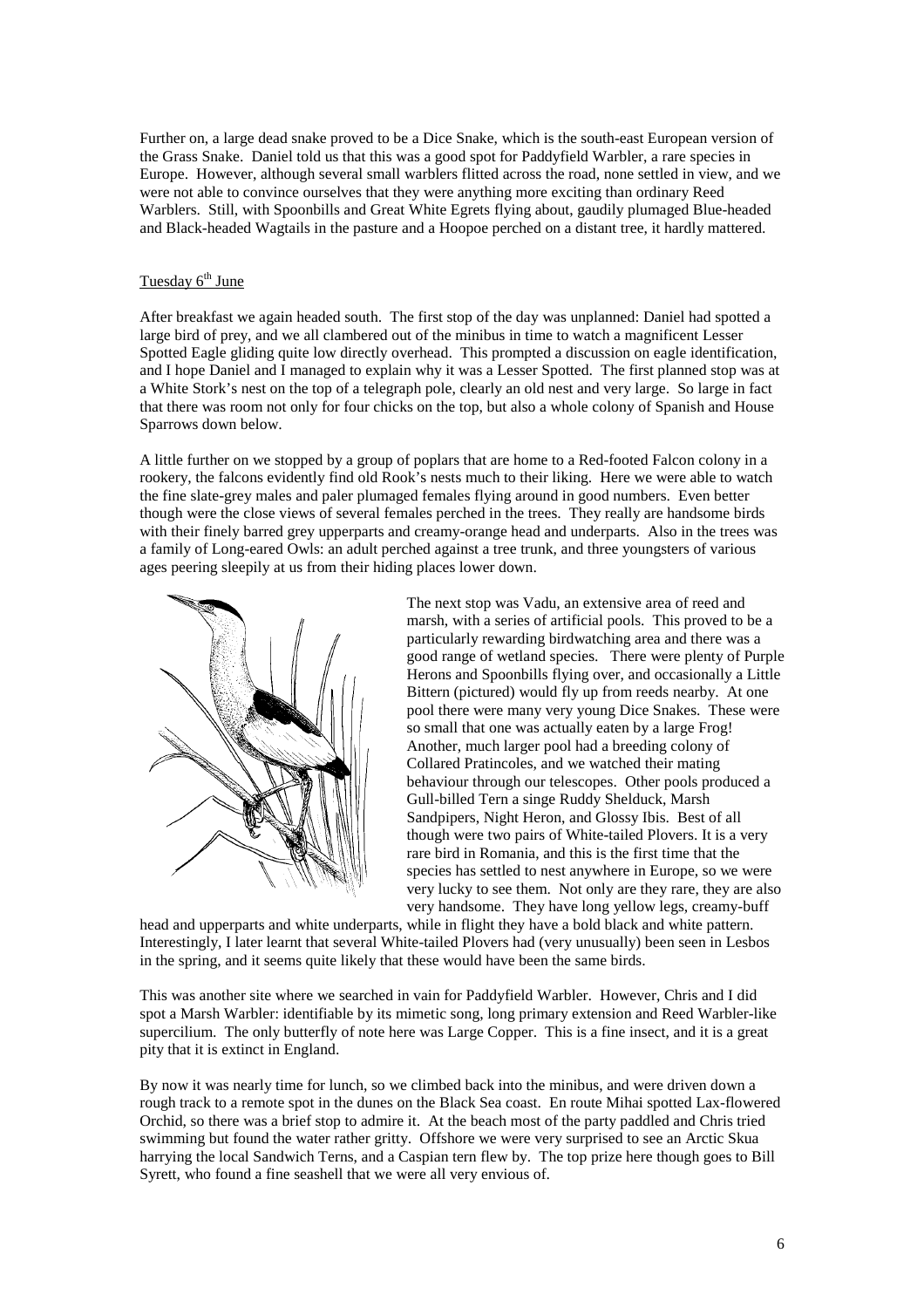It was a hot day again, and after another excellent lunch we were glad to be back in the air-conditioned minibus. We were driven inland on quiet country lanes for about two hours, during which journey I think most of us fell asleep. A pair of Calandra Larks flying in front of the bus rewarded those who stayed awake. The countryside was open, flat steppeland the whole way, but then we suddenly began to descend into a limestone gorge. This was Cheile Gorge: our next stop. Back out in the heat, we soon had our first views of a splendid male Pied Wheatear singing from a rock. There were several pairs here, and also a pair of Common Wheatears with recently fledged young. Our second Lesser Spotted Eagle of the day flew over, and Daniel spotted a Kestrel's nest in a hole in a cliff. Mihai lead some of the group on a botanical excursion down the gorge. Rarer plants included no less than two species of *Moehringia* growing on a rock outcrop, both of which have very restricted ranges.

There were plenty of Susliks, but they proved difficult to photograph. Only Chris had enough patience to wait for them to emerge again after they had bolted down their holes. Butterflies proved hard to catch, but finally we had a fine Chequered Blue in the butterfly pot. There were also some much larger, rather spectacular looking blues, but they proved too difficult for a tired, hot leader to catch!

All in all, this site proved to be a diverting stop, and it was 7 o'clock by the time we had all climbed back into the bus. It was going to be quite a late dinner. It was also going to be our first dinner on board the pontoon. Our luggage had now been transferred there, and after quickly settling into our new accommodation, we congregated in the comfortable dining area on the top deck.

# Wednesday  $7<sup>th</sup>$  June

Pre-breakfast there was a Syrian Woodpecker in the tree opposite our mooring in Tulcea, and Banded Demoiselle Dragonflies perched daintily on the jetty. These were to be a constant feature over the next three days as we explored the backwaters of the Danube Delta.

Having breakfasted we boarded the smaller observation boat and set off down the Danube, passing the assorted rusting hulks of barges, patrol boats and naval vessels. After a short while we turned into the much narrower Mila 35 channel, with willows and poplars on either side. The boat's engine was cut, and we had arrived in one of Europe's last great wilderness areas. Redstarts sang all around us, Little Egrets fished in the shallows under the trees, and Kingfishers perched on overhanging branches. Continuing down the channel, there were our first close views of Glossy Ibis, Squacco Heron, and Night Heron. A splendid Red-necked Grebe swam just in front of the boat, and White Pelicans passed over in groups of up to a hundred. A tall, yellow flowered plant on the bank was identified as Marsh Spurge, and there was also Flowering Rush. Penduline Tits were heard every few hundred metres, but none were seen. Also seen but not heard were Thrush Nightingales, distinguished from Nightingales by their much slower delivery – like a Nightingale at half speed.

An unexpected personal highlight was a Black Woodpecker preening in the dead top of a willow taking not the slightest notice as we glided past. A real bonus this, as it is normally a difficult bird to see. There were plenty of Rollers too, either perched in treetops or flying over the channel in front of us. Soon we began to see Pygmy Cormorants: much smaller the Cormorants with short necks, bulging heads, and distinctly quicker wing-beats. We saw more and more pelicans, and then finally, at a point where two channels met, there was a party of perhaps 200 on the water in front of us, together with many Pygmy Cormorants. We approached to within 200m: a really spectacular sight.

Continuing towards Lake Fortuna, birds of prey flying over the boat included a fine White-tailed Eagle, Hobby, Red-footed falcon, and an Osprey: the first one Daniel had seen that year. We also saw the rufous form of Cuckoo, and a Golden Oriole flew alongside the boat before disappearing into treetops.

الايبللطليلاد  $\sim$  NW W  $\ell$ 

Arriving in Daniel's home village of Maliuc at lunchtime, we were surprised to see that our pontoon had not yet arrived. A phone call confirmed that the tug's engine had failed, and that it would be a few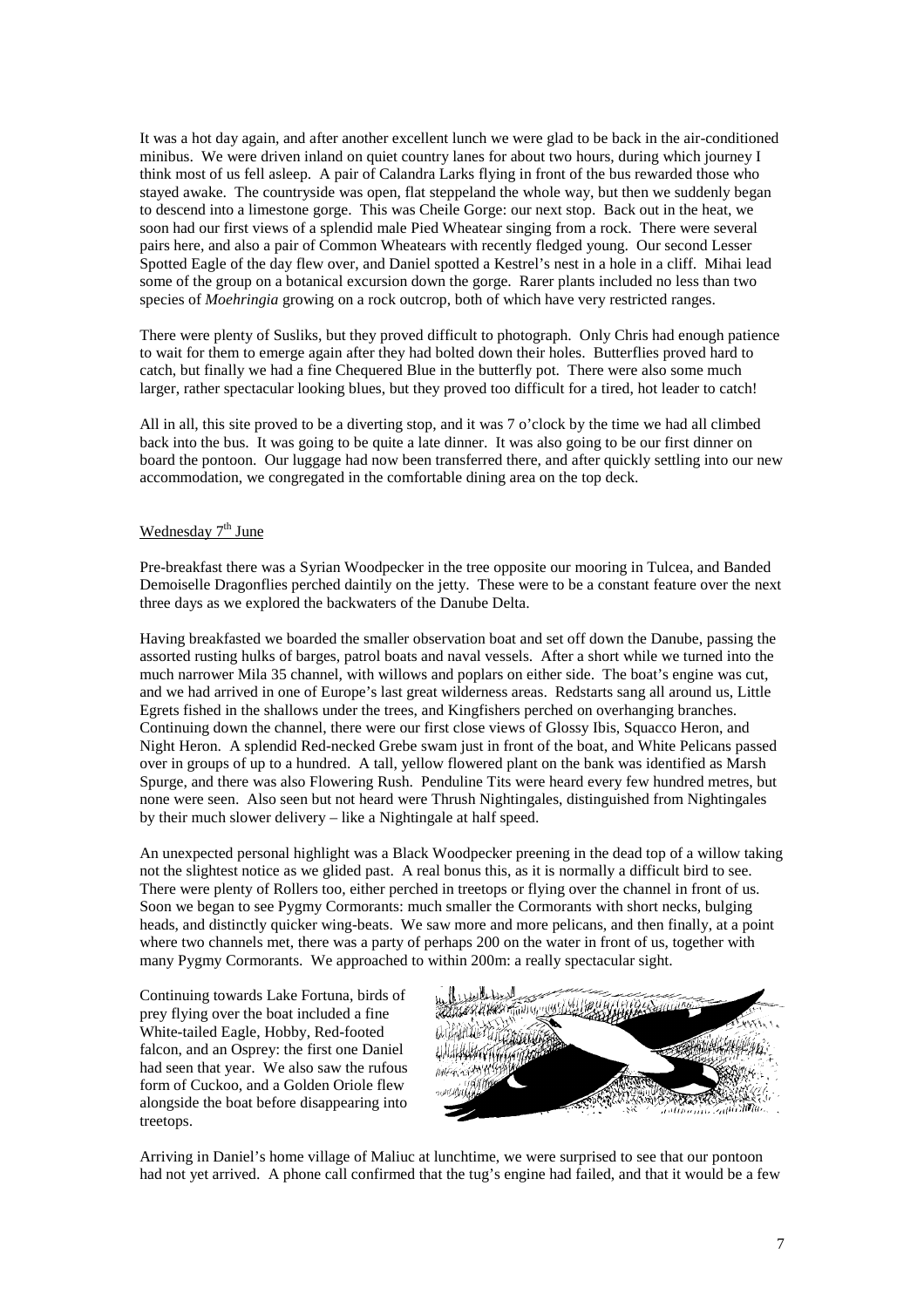hours before it arrived. Daniel rose to the challenge, however, and lunch soon materialised. We ate it under the trees of the riverside park. An obliging Grey-headed Woodpecker searched for ants close by, and both Great Spotted and Syrian Woodpeckers were also feeding in the trees. There were also a number of Olivaceous Warblers, a fine male Redstart, and a Stork's nest afforded good photographic opportunities.

After lunch there was still no sign of the pontoon, so we set out on a slow amble through the wetlands adjacent to the village. It was hot though, so we didn't get very far. Penduline Tits were again elusive, though we did see a nest. Plants included Frogbit and Greater Bladderwort.

Returning to the village, we were relieved to see that the pontoon had finally arrived. To make up some time, it was decided that we would head downstream on the pontoon to Caraorman. After freshening up, we therefore had dinner as we made our way down the main channel of the Danube. After dinner we sat out on the deck, with Whiskered Terns all around. Eventually, the tug led us off the main channel and we passed a small group of Black-tailed Godwits and a stray White-fronted Goose before mooring at the end of the channel near the village of Caraorman itself in failing light. Although we were now in the heart of the delta, the setting was not quite so idyllic is it might sound. Towering above us were the cranes and buildings of a metal extraction plant that had never been finished! The idea had been to extract metals from the sand: an uneconomic proposal that had stopped in its tracks when Ceaucescu was deposed. Thank goodness for common sense, otherwise this part of the delta would have been destroyed.

# Thursday  $8<sup>th</sup>$  June

Two intrepid enthusiasts (George Preston and Bill Elliot) joined me for a pre-breakfast walk around the bizarre surroundings. Black Redstarts, ever appreciative of ugly buildings, were singing from the cranes and half-complete warehouses, although they proved difficult to spot. Behind the buildings was a series of artificial pools were there was a good variety of birds including three male Red-crested Pochards, several Ferruginous Ducks, a pair of Glossy Ibis, Avocets, Black-winged Stilts and the ever present Whiskered Terns. Perhaps the best bird though was a Hobby that flew close by giving good views.



After breakfast we set out through the village of Caraorman. Daniel explained that this was predominantly a Ukrainian village, and very attractive it was too with its wooden houses and carefully tended gardens. Luckily for us it was Ascension Day, and the local tradition on this day is to give gifts to travellers. Since we were likely to be the only travellers passing that way for some time (there is no road to the village), we were showered with gifts of painted eggs and thick slices of cake. Having just finished breakfast it was no easy matter to eat all this but we managed somehow! It was interesting to stop and chat (through Mihai) to some of the inhabitants. One old lady wanted to compare pensions and prices with Delphine and Brenda and was amazed to learn that anywhere could be more expensive than Caraorman.

We returned to the pontoon and set off towards Mila 23, lunching en route. Before re-joining the main channel we boarded the observation boat for a delightful short journey through narrow channels to a small lake. Here we learnt about floating reed islands and their impact on navigation within the delta. Marsh Fern, which is apparently a typical component of these islands, seemed bigger and lusher than at home in the fens.

Back on the pontoon, we continued on a quiet channel north of Mila 23 and eventually moored on the edge of the reeds at a junction with another channel. A few White Pelicans sat on a branch out in the channel, and watched us unconcernedly. Then we boarded the observation boat again and set off down the side channel to a small nesting colony. Here we had close views of Night Heron, Squacco Heron and Pygmy Cormorant at the nest. We drifted among water lilies with Red-necked Grebes and Whiskered terns all around us, together with our only Black Terns of the holiday. It was a lovely calm evening, and we could hear the distant reeling of a Savi's Warbler – very like a Grasshopper Warbler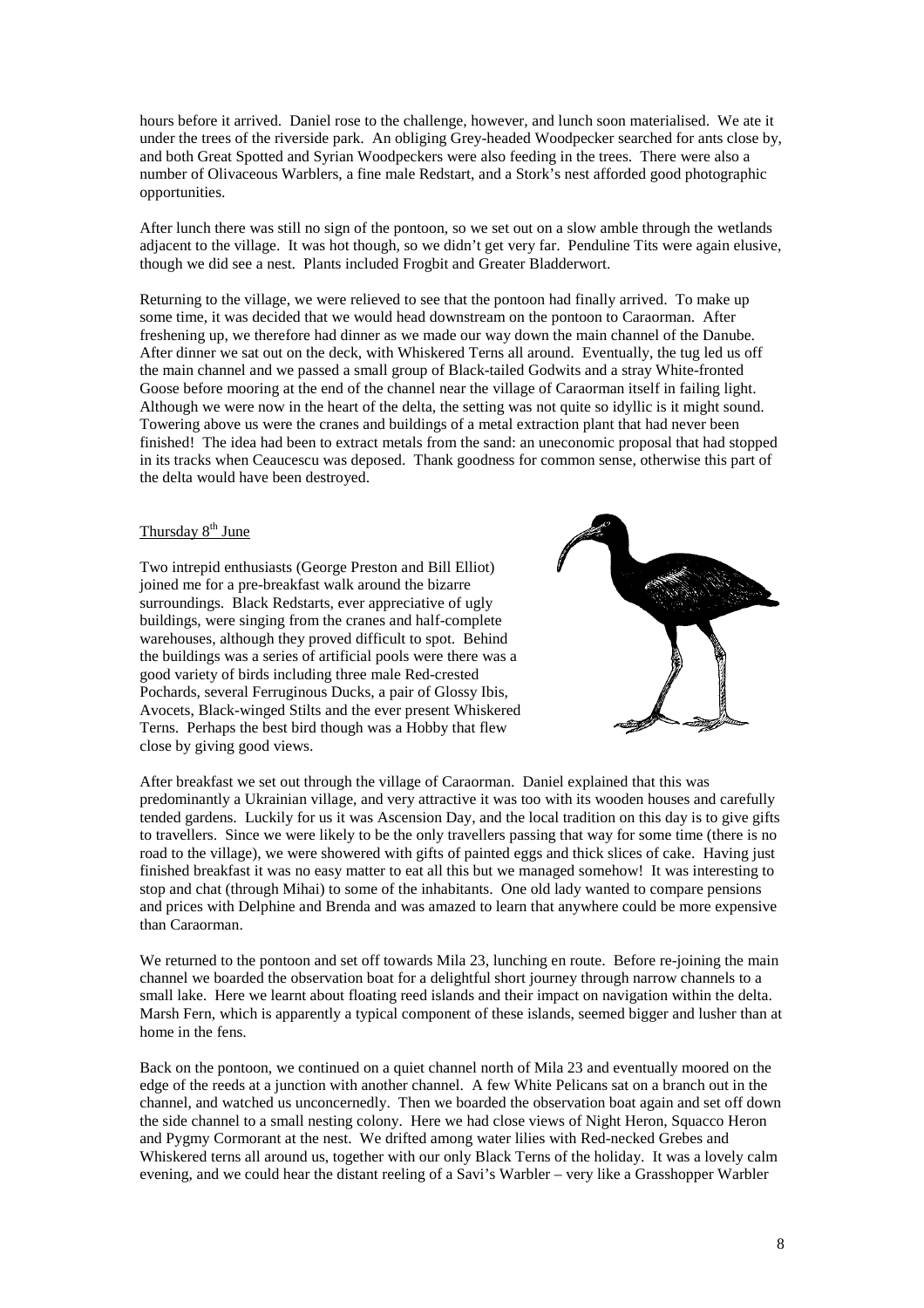but with a lower pitch. Back at the pontoon there was time for a quick beer on the deck before dinner. The White Pelicans were still perched on their branch, a Penduline Tit was still calling from the willow to which we were moored, and we still couldn't see it!

## Friday 9<sup>th</sup> June

The group was out on deck before breakfast to soak up the atmosphere of our last morning in the Delta. Another Savi's Warbler was reeling nearby, but try as we might we could not see it. However, a pair of Bearded Tits gave good views in the reeds nearby, and there was a constant stream of birds flying this way and that overhead. There were literally hundreds of both Pygmy and ordinary Cormorants. It reminded me of the rush hour in London. Various herons also passed over in smaller numbers, including both Purple and Night Heron.

The White Pelicans had now been joined by a few Herring Gulls and through the telescope we were able to confirm what we had started to suspect: they all had pink legs. In this part of the world they should have yellow legs, but we never saw one with legs that could really be described as yellow. Back home I checked every book I could find, but they all agree that only Yellow-legged Gulls (a recently split species) occur in Romania. It looks as though somebody needs to do some research!

After breakfast we made the short journey down the channel to the village at Mila 23. En route we heard more Savi's Warbler's and sharp-eyed Shirley spotted one singing from the top of a reed. We also heard both Greater Spotted and Syrian Woodpeckers calling. Someone asked how you distinguish the two. Having been put on the spot, I decided that the call of a Syrian is like a Great Spotted calling from inside a teapot!

We moored at Mila 23 and had an interesting walk though this Lipovan village (Russian Orthodox). The Lipovans fled from Russia in the late  $18<sup>th</sup>$  century to escape religious persecution, and have been here ever since. The village has no agriculture as such, and 90% of the families live by fishing, although there are a few cattle. The old wooden church was destroyed during an exceptional flood, although the altar and domed wooden tower still stand. The tower looks very unsafe, but a typically fair-haired Lipovan boy climbed to the top and waved from the upper balcony. We later saw him carrying home pigeon chicks for the pot.

The communists did not allow churches to be built, so the local people were faced with a dilemma. They solved it by constructing a new church close by almost overnight. There were attractive frescos on the doors and porch.

Olivaceous Warblers were common here, and there were also Lesser Whitethroats with a rather different song to the ones at home. A Caspian Tern flew over.

We re-boarded the pontoon and set off on the long journey through the back channels towards Tulcea. We moored near Lake Fortuna in the late morning beside a belt of willows. Yet another Penduline Tit teased us here, and we had close views of a spectacular orange and black butterfly with a purple sheen. This was a local subspecies of the Lesser Purple Emperor.

This was the first day of the fishing season, so lunch was three courses of fish! Not to everyone's taste but some of the group seemed to be in their element. After lunch we set off on a final excursion in the observation boat. This time the channels were so narrow that willow branches all but impeded our progress, and it was with some relief that we emerged into a shallow lake. Here was a party of about 150 Black-tailed Godwits and a few White pelicans. After lunch I decided on a quick snooze down below. I emerged to find that we were on the move again, and that the rest of the party had had excellent close views of the Penduline Tit at its nest in the willow. I concluded that there are good times and bad times to have a nap.

The rest of the journey back to Tulcea was very relaxed. There were more Rollers, Glossy Ibis, Squacco Herons, Pygmy Cormorants and Red-footed Falcons, but these were all familiar now, and we just soaked up the atmosphere. The mood was typified by Chris, who sat with his legs dangling over the side of the pontoon, beer to one side and binoculars resting on the other – just in case. There was one flurry of excitement though. We made a collection for the leaders and crew, and in the process a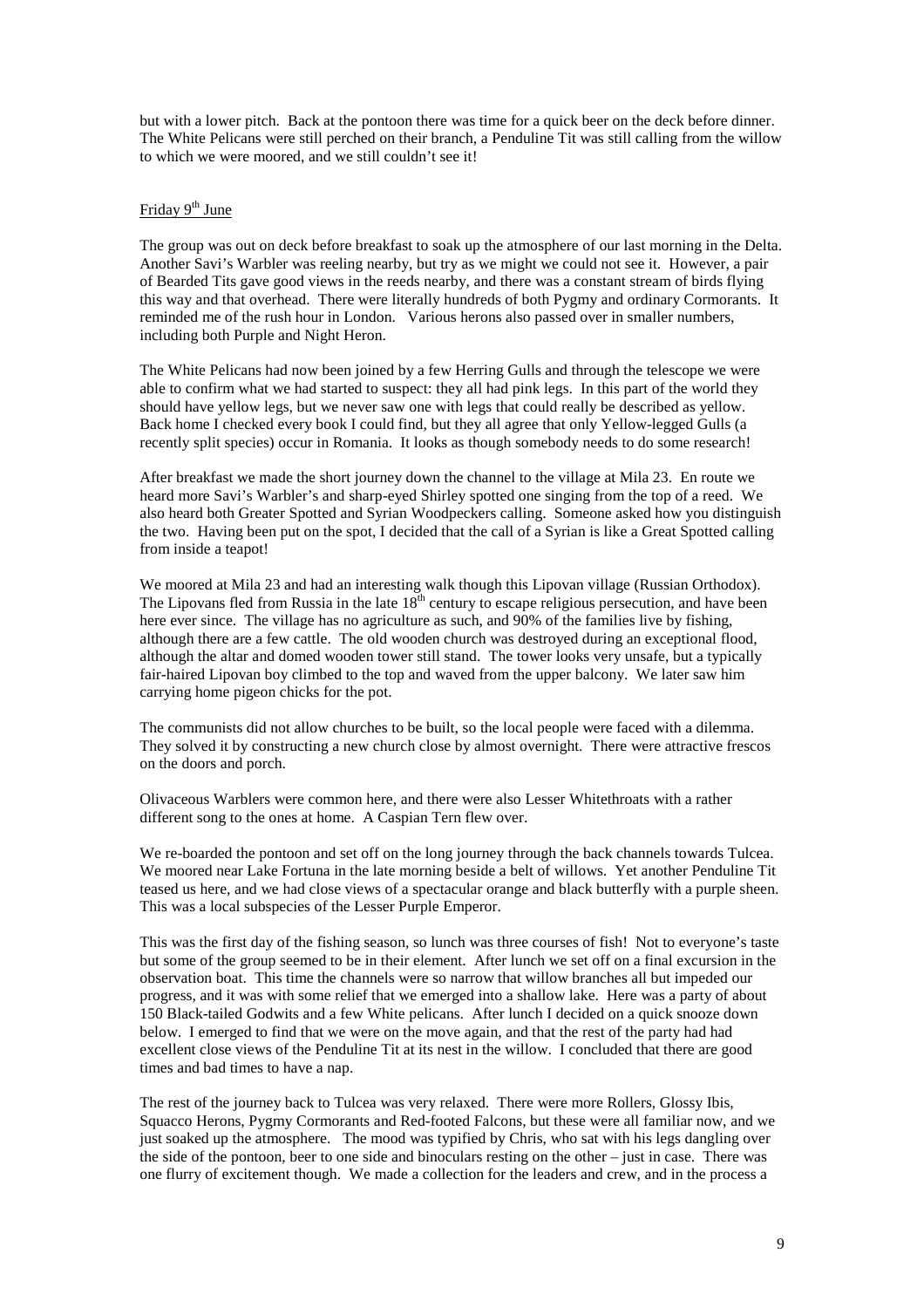gust of wind snatched a twenty-pound note from my hand and deposited it in the Danube. Now £20 is no small amount in Romania, and Daniel, who had seen what had happened, quickly set off in pursuit in the observation boat. It transpired that they had spotted it just as it sank irretrievably into the depths of the Danube.

Daniel's father Eugen, who is the Romanian Ornithological Society's conservation officer for the Danube Delta, joined us for dinner. Afterwards we presented him with a number of field guides for the local young ornithologists group, and he in turn presented us with a number of posters. We thanked our Romanian guides for a memorable week.

# Saturday  $10^{th}$  June

After a last night on the Danube, we boarded the minibus and headed back towards Bucharest. There was just time for a quick stop at a roadside lake (Ghiolul Hazarlic). This seemed to hold small numbers of just about all of the Danube's wetland specialities. Finally after another stop for a picnic lunch at the halfway point, we were back at the Airport.

# **Birds**

Little Grebe Great Crested Grebe Red-necked Grebe Black-necked Grebe Cormorant Pygmy Cormorant White Pelican Dalmatian Pelican Little Bittern Night Heron Squacco Heron Cattle Egret Little Egret Great White Heron Grey Heron Purple Heron White Stork Glossy Ibis Spoonbill Mute Swan White-fronted Goose Ruddy Shelduck Shelduck Gadwall Teal Garganey Mallard Shoveler Red-crested Pochard Pochard Ferruginous Duck Tufted Duck White-tailed Eagle Short-toed Eagle Marsh Harrier

Levant Sparrowhawk Common Buzzard Long-legged Buzzard Lesser Spotted Eagle Booted Eagle **Osprey** Kestrel Hobby Red-footed Falcon Pheasant Moorhen **Coot** Black-winged Stilt Avocet Collared Pratincole Little Ringed Plover Kentish Plover Golden Plover Lapwing White-tailed Plover Little Stint Curlew Sandpiper Ruff Black-tailed Godwit Curlew Redshank Marsh Sandpiper Greenshank Green Sandpiper Wood Sandpiper Arctic Skua Mediterranean Gull Little Gull Black-headed Gull Herring Gull sp.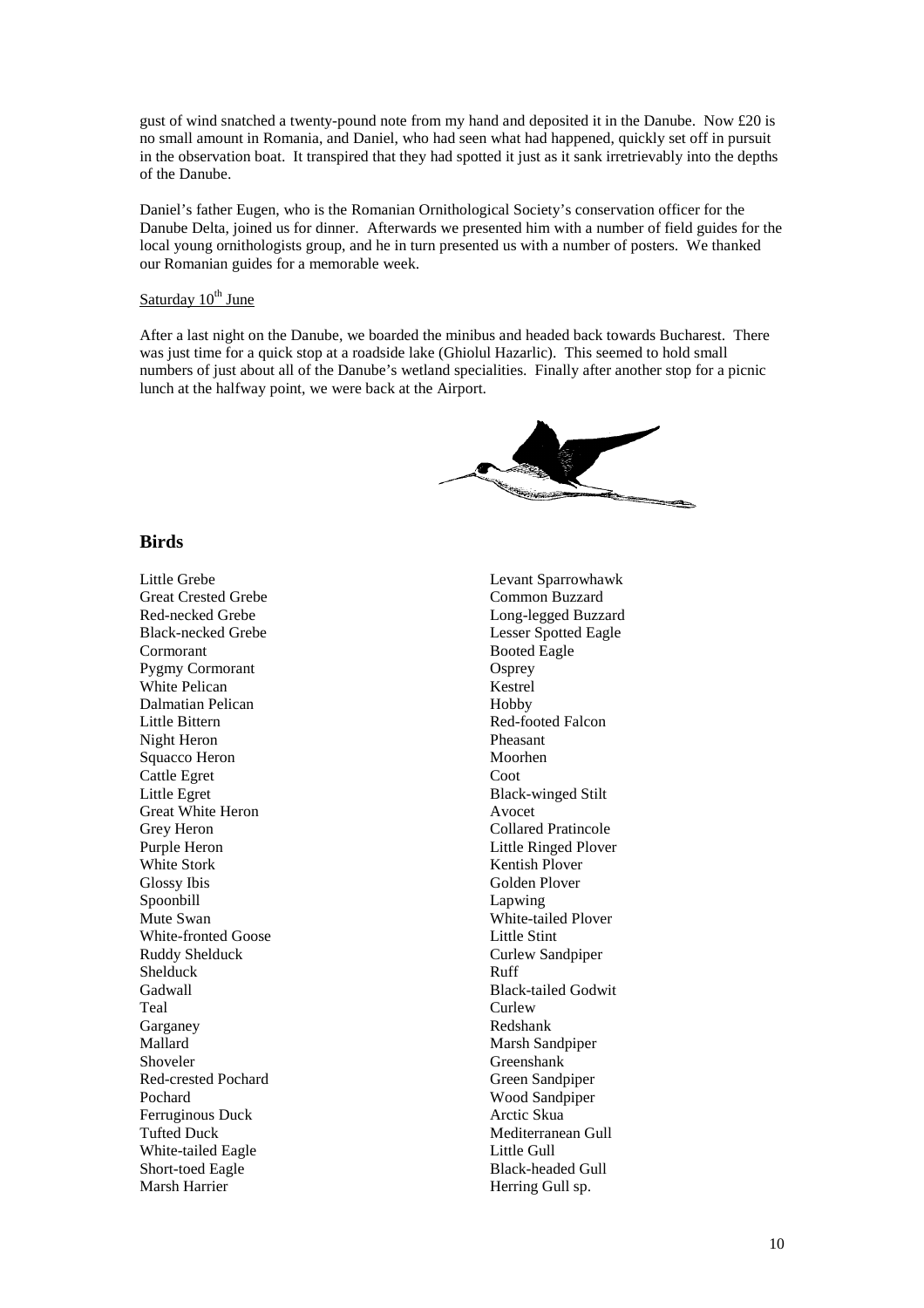Gull-billed Tern Caspian Tern Sandwich Tern Common Tern Little Tern Whiskered Tern Black Tern Woodpigeon Collared Dove Turtle Dove Feral Pigeon Cuckoo Scops Owl H Little Owl Long-eared Owl Nightjar H **Swift** Kingfisher Bee-eater Roller Hoopoe Grey-headed Woodpecker Black Woodpecker Great Spotted Woodpecker Syrian Woodpecker Lesser Spotted Woodpecker H Calandra Lark Short-toed Lark Crested Lark Woodlark Skylark Sand Martin Swallow House Martin Tawny Pipit Black-headed/Blue-headed Wagtail White Wagtail Thrush Nightingale H Nightingale H Black Redstart Redstart Whinchat Wheatear Pied Wheatear Blackbird

Savi's Warbler Sedge Warbler H Marsh Warbler Reed Warbler Great Reed Warbler Olivaceous Warbler Icterine Warbler Lesser Whitethroat Whitethroat H Blackcap Chiffchaff H Willow Warbler H Red-breasted Flycatcher Bearded Tit Long-tailed Tit Sombre Tit Blue Tit Great Tit Nuthatch H Short-toed Treecreeper Penduline Tit Golden Oriole Red-backed Shrike Lesser Grey Shrike Jay Magpie **Jackdaw** Rook Hooded Crow Staling House Sparrow Spanish Sparrow Tree Sparrow Chaffinch **Greenfinch** Goldfinch Linnet Hawfinch Yellowhammer Ortolan Reed Bunting Corn Bunting

H – heard only

# **Butterflies**

- Bath White Ilex Hairstreak Large Copper Common Blue Holly Blue Chequered Blue Silver-studded Blue Brown Argus Adonis Blue Lesser Purple Emperor (subspecies *clytie* ) Camberwell Beauty
- Painted Lady Silver-washed Fritillary Marbled Fritillary Marbled White Grayling Meadow Brown Small Heath Chestnut Heath Skipper sp.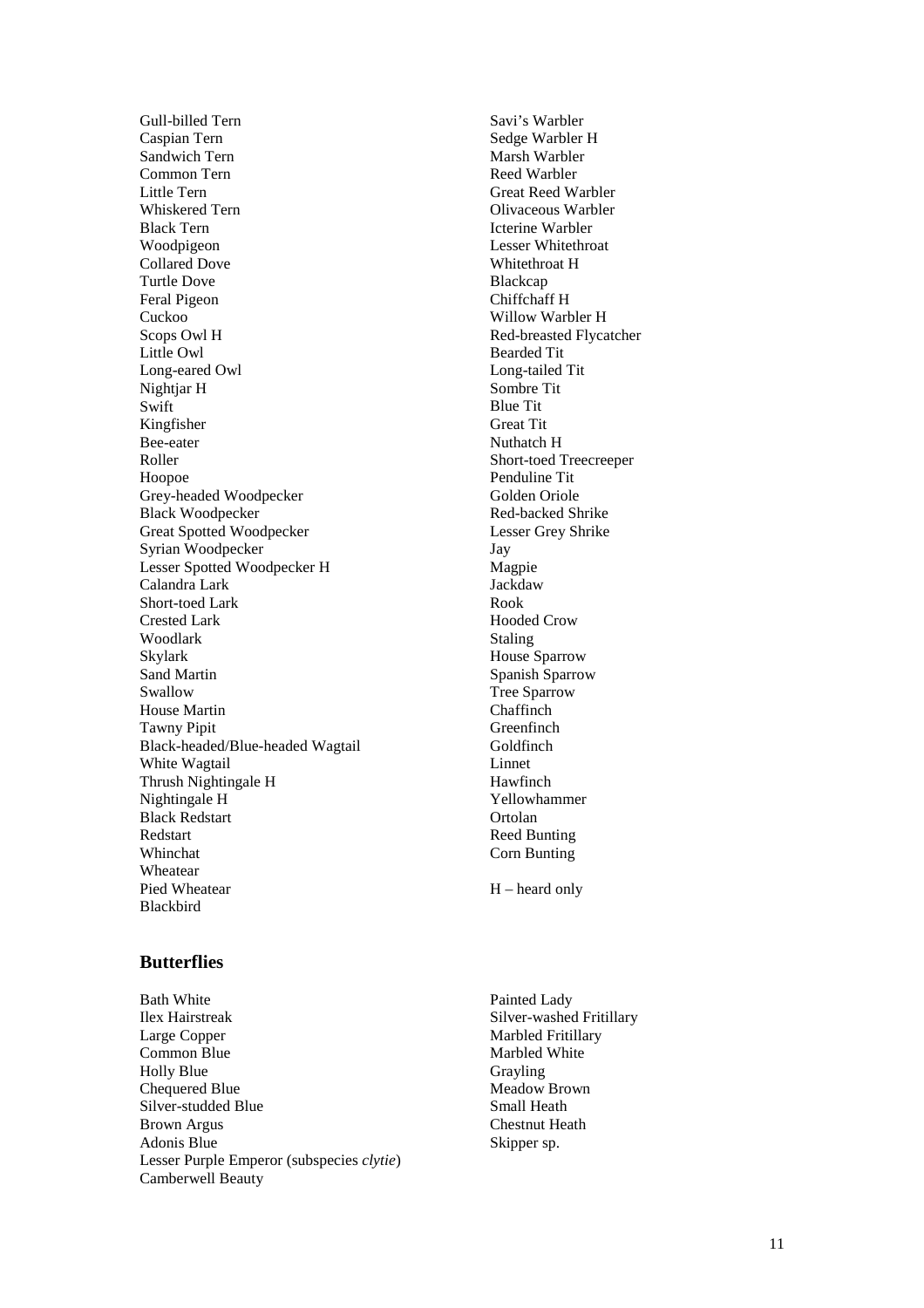#### **Other notable insects**

Bush Cricket – a very large bronzy black species not specifically identified

#### **Mammals**

Suslik Muskrat Brown Hare Roe Deer

#### **Reptiles and Amphibians**

Green Lizard Dice Snake Edible/Pool Frog Eastern Spadefoot Toad Great Crested Newt

# **Plant list**

Mihai Petrescu provided the following list of the plants we saw at each location. English names are added where available, together with brief notes.

Note: numbers 1-14 below refer to sites on the Danube map.

## **4 June.**

1. Victoria Bee-eater colony – a ruderal community with some plants familiar to us in England, plus a peculiar mix of Mediterranean, SE European and steppe species.

*Achillea setacea* Yarrow sp. white flowered, SE European steppe species *Agropyron cristatum* Couch - a typical steppe grassland species *Allium rotundum* Leek sp. *Artemisia absinthium* Wormwood – a ruderal *Artemisia austriaca Cirsium arvense* Creeping Thistle *Dactylis glomerata* Cocksfoot grass *Kochia prostrata Linum austriacum* Flax species with blue flowers *Onopordum tauricum* Scotch Thistle species – a SE European species *Salvia nemorosa* Clary sp. – a typical steppe species *Verbascum chaixii* Mullein sp. A Mediterranean species. *Vicia cracca* Tufted Vetch

2. Bestepe Hill (overlooking Danube Delta) a rich steppe flora

*Achillea depressa* a yellow flowered Yarrow *Agropyron cristatum* Couch - a typical steppe grassland species *Ailanthus altissima* Tree of Heaven (introduced) *Carduus nutans* Musk Thistle *Coronilla varia* Crown Vetch – Mediterranean species *Dianthus nardiformis* a small Pink – Asiatic species *Digitalis lanata* Grecian Foxglove *Euphorbia seguieriana* a spurge – typical steppe species *Festuca callierii* a Fescue grass *Marrubium peregrinum* Horehound species of SE Europe *Onobrichis gracilis* a Sainfoin – SE European species *Onopordum tauricum Scotch Thistle species – a SE European species Rosa turcica* Sweet Briar: a SE European species *Sedum hillebrandtii Stipa capillata* Needle-grass – a typical steppe species *Teucrium chamaedris* Wall Germander – Mediterranean species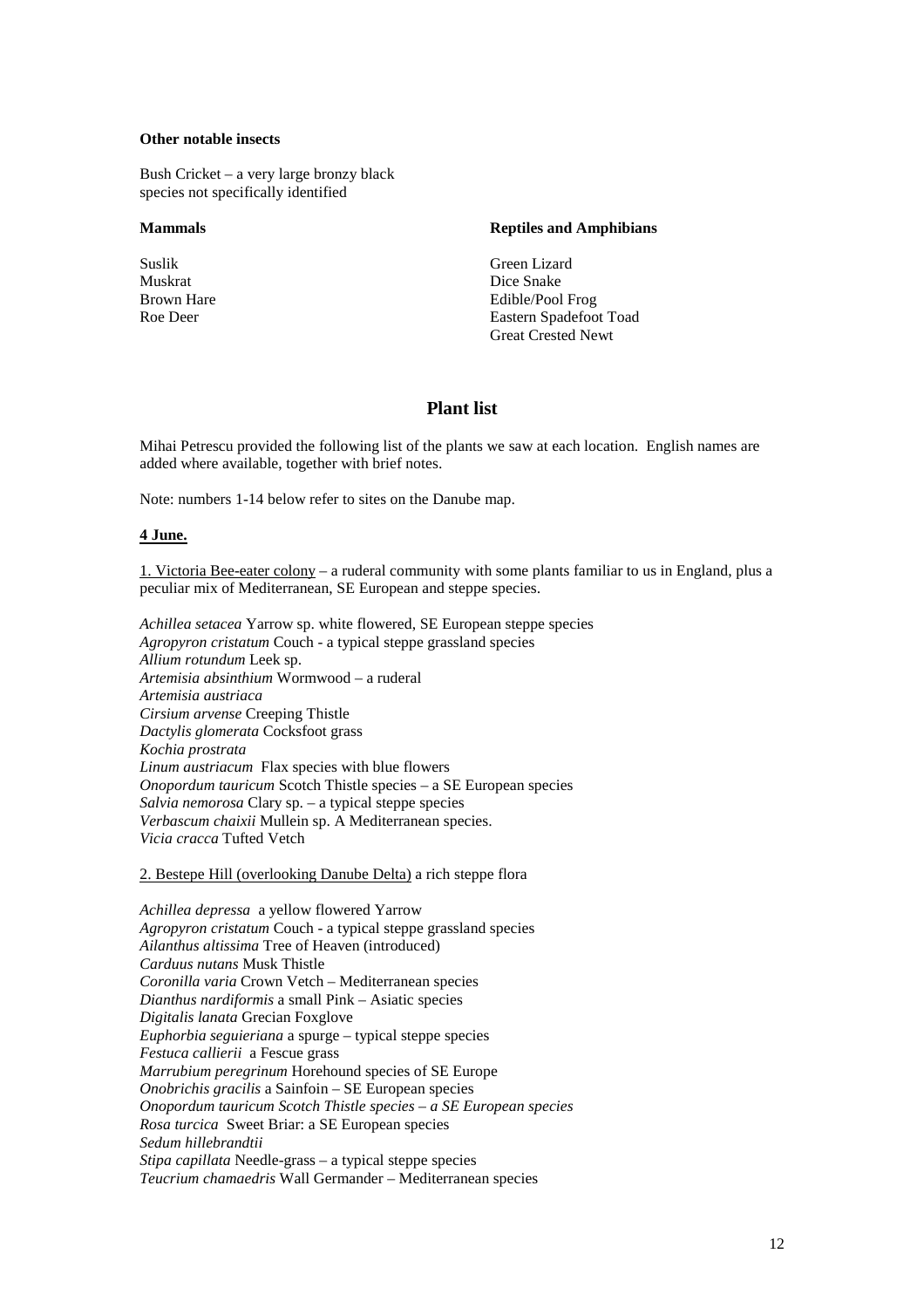*Teucrium polium* Felty Germander – Mediterranean species *Tragopogon dubius* Goatsbeard *Thymus zygioides* a Thyme *Xeranthemum annum* Pink Everlasting – SE European species

3. Saraturi Lake degraded steppe habitat with some saline species around fringe of lake

*Anchusa barrelierii* an Alkanet sp. *Artemisia santonicum* Wormwood sp. – a steppe species *Carduus nutans* Musk Thistle *Euphorbia stepposa* a spurge – typical steppe species *Juncus gerardii* Saltmarsh Rush *Obione pedunculata* a saline plant with Asiatic distribution *Salicornia herbacea* a Glasswort (saline species) *Scirpus tabernaemontani* Grey Club-rush *Spergularia salina* a Sand Spurrey with pink flowers (saline species) *Suaeda maritima* Annual Seablite *Verbascum phlomoides* Orange Mullein – Mediterranean species

4. Beibugeac (Plopu) Lake saline vegetation

*Atriplex prostrata* Spear-leaved Orache *Bassia hirsuta* Hairy Seablite *Phragmites australis* var. *humilis* Common Reed *Salicornia herbacea* a Glasswort (saline species) *Scirpus tabernaemontani* Grey Club-rush *Spergularia salina* a Sand Spurrey with pink flowers (saline species) *Suaeda maritima* Annual Seablite

5. Sarinasuf (marshes by Lake Razim) freshwater

*Hydrocharis morsus-ranae* Frogbit *Lathyrus tuberosus* Tuberous Pea *Potamogeton crispus* Curled Pondweed *Schoenoplectus lacustris* Common Club-rush

## **5 June**

6. Deniztepe Hill weeds in cultivated land included:

*Cannabis sativa* Hemp *Consolida orientalis* Eastern Larkspur *Delphinium fissum Papaver rhoeas* Common Poppy

#### 7. Babadag Forest (Seremet Valley) – Balkanic Forest

*Quercus polycarpa* an Oak – south-east Europe *Tilia tomentosa* Silver Lime – south east Europe and Asia *Carpinus betulus* Hornbeam *Carpinus orientalis* Eastern Hornbeam – south-east Europe *Fraxinus ornus* Manna Ash *Fraxinus excelsior* Ash *Fraxinus coriariaefolia* an Ash species *Ulmus procera* English Elm *Sambucus nigra* Elder *Sambucus ebulus* Danewort *Alnus glutinosa* Alder *Pinus sylvestris* Scots Pine *Crataegus pentagyna* Five-seeded Hawthorn – eastern Europe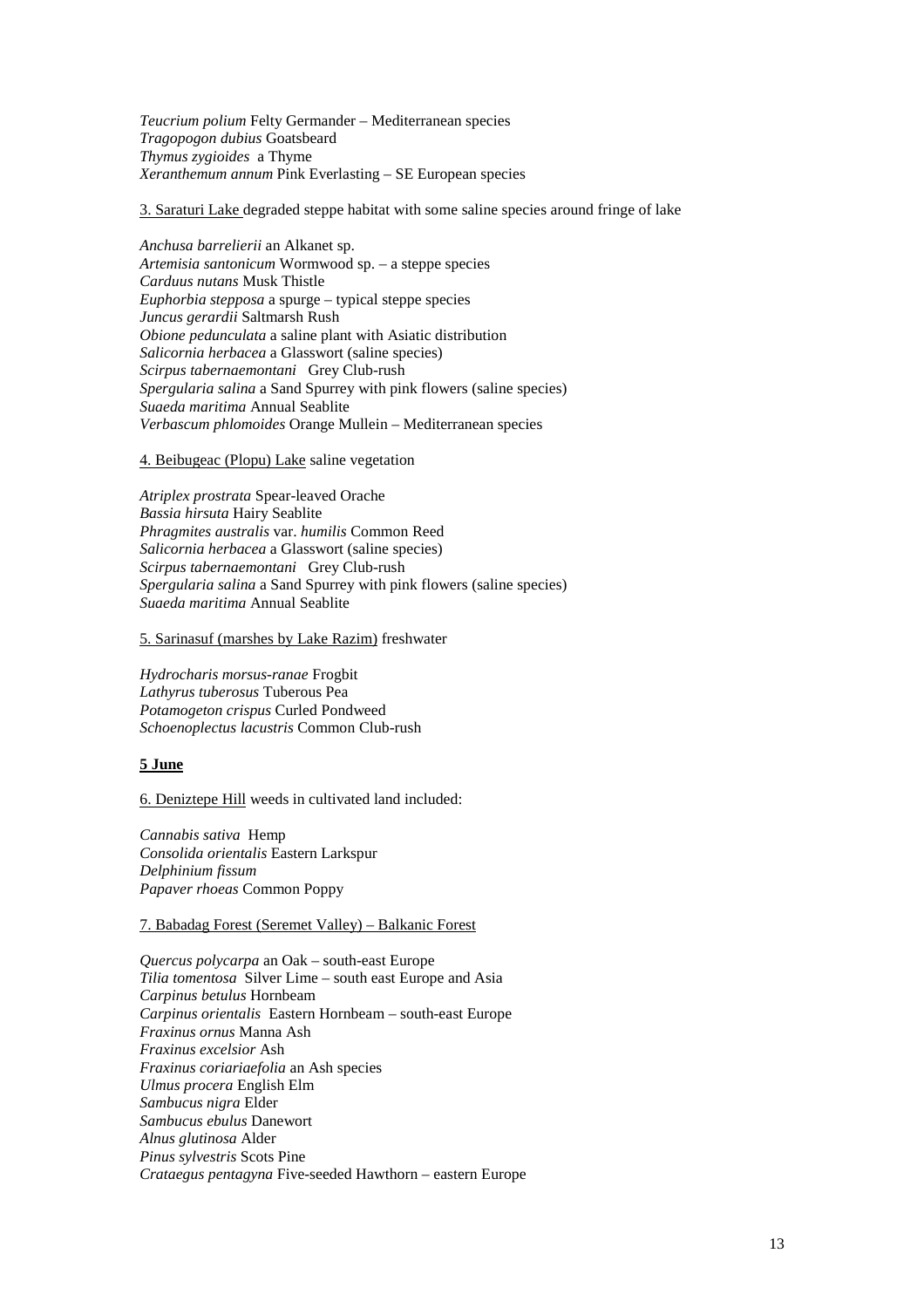*Cornus mas* Cornelian Cherry *Ligustrum vulgare* Wild Privet *Euonymus europaea* Spindle Tree *Euonymus verrucosa* Rough-stemmed Spindle Tree *Paeonia peregrina* Peony – eastern Mediterranean *Nectaroscordum siculum* ssp. *Bulgaricum* like an Allium – eastern Mediterranean *Mercurialis ovata* Dog's Mercury (different species to ours) *Myrrhoides nodosa Oryzopsis virescens Polygonatum latifolium* Broad-leaved Solomon's Seal *Stachys sylvatica* Hedge Woundwort *Humulus lupulus* Hop *Clematis vitalba* Old Man's Beard *Geum urbanum* Wood Avens *Arum orientale* south-east European species of Cuckoo-pint *Astragalus glycyphyllos* south-east European species of Milk Vetch *Galium aparine* Cleevers

8. Babadag – Submediterranean Forest area (second stop and lunch area) (Steppe-woodland, with steppe flora in clearings)

*Quercus pubescens* Downy Oak *Quercus virgiliana* a southern European oak species *Quercus pedunculiflora* south-east European Oak species *Fraxinus ornus* Manna Ash *Carpinus orientalis* Eastern Hornbeam *Cotinus coggygria* Smoke Tree *Acer tataricum* Tartarian Maple *Viburnum lantana* Wayfaring Tree *Prunus mahaleb* Saint Lucie's Cherry *Maclura pomifera* Osage Orange *Clematis vitalba* Old Man's Beard *Ononis pusilla* a Mediterranean species of Restharrow *Campanula sibirica* a Bellflower *Astragalus spruneri* a large flowered Milk-vetch of SE Europe *Stipa ucrainica* a Needle-grass (steppe species) *Thymus zygioides* a Thyme *Globularia aphyllantes* a Globularia *Iris sintensii* a small Iris *Thalictrum aquilegifolium* Great Meadow-rue *Viscaria vulgaris Orchis purpurea* Lady Orchid *Neottia nidus-avium* Bird's-nest Orchid *Limodorum abortivum* Violet Bird's-nest Orchid *Cephalanthera rubra* Red Helleborine *Cephalanthera damasonium* White Helleborine *Anacamptis pyramidalis* Pyramidal Orchid *Polygala vulgaris* Milkwort *Centaurea rutifolia* ssp. *Jurineifolium* a Knapweed *Centaurea solstitialis* St. Barnaby's Thistle *Vincetoxicum hirundinaria* Vincetoxicum *Achillea clypeolata* a yellow flowered Yarrow of SE Europe *Adonis vernalis* Yellow Adonis *Asparagus verticillatus Asparagus tenuifolius Euphorbia stepposa Euphorbia seguieriana Koeleria brevis* Hair-grass species *Ajuga laxmannii* a Bugle of SE Europe *Galium dasypodum*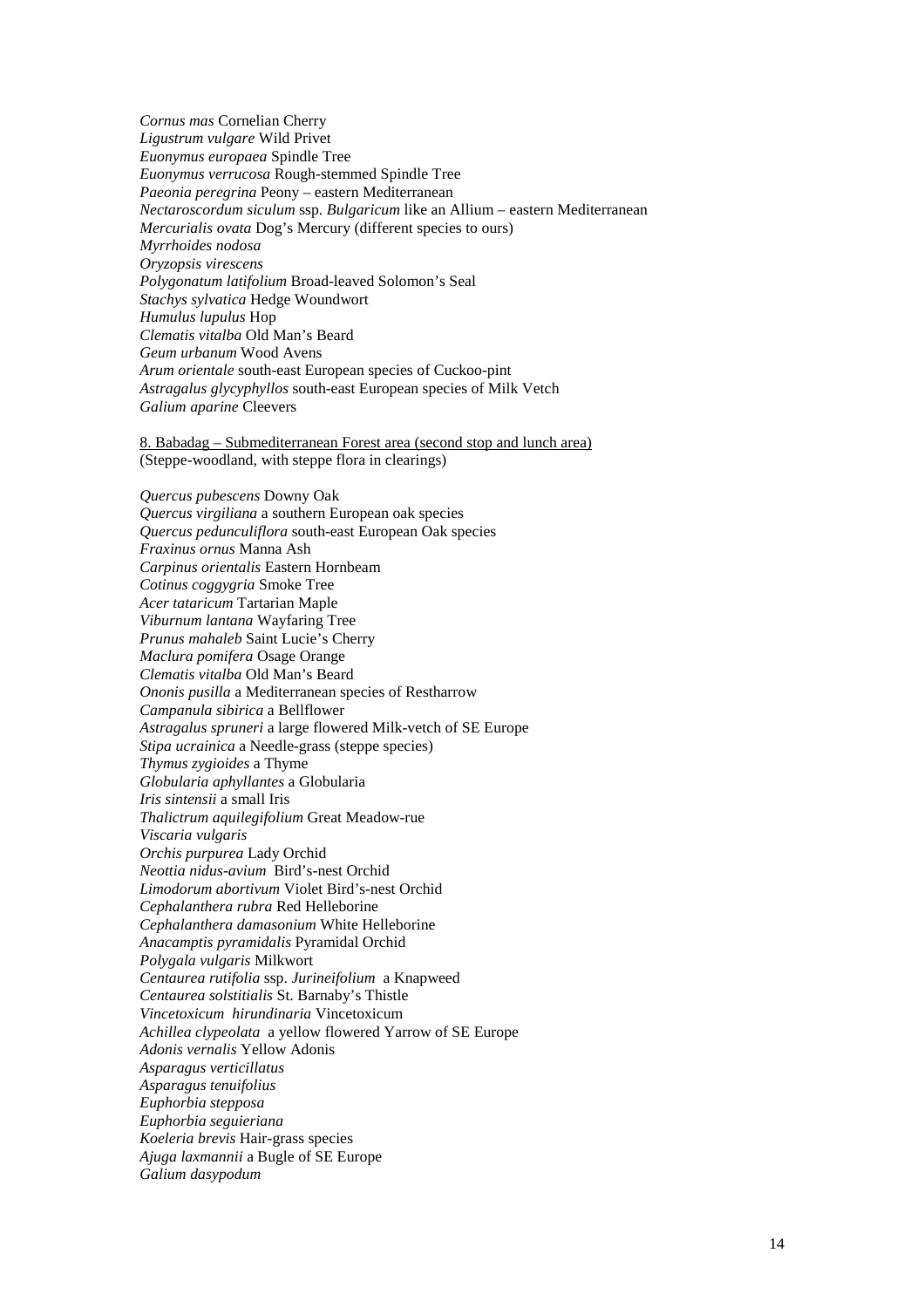*Allium rotundum* an Allium *Melampyrum cristatum* Crested Cow-wheat

#### Histria – marsh and roadside vegetation

*Phragmites australis* ssp. *Humilis* Common Reed *Holoschoenus vulgaris* Round-headed Club-rush *Juncus maritimus* Sea Rush *Tamarix ramosissima* a Tamarix *Dianthus polymorphus* a Pink *Chrysopogon gryllus Obione verrucifera* a saline plant with Asiatic distribution *Ononis spinosa* Spiny Restharrow *Althaea officinalis* Marsh Mallow

#### **6 June**

#### Vadu – dune and shore vegetation

*Orchis laxiflora* ssp. *elegans* Lax-flowered Orchid (marsh) *Crambe maritima* Sea Kale *Glaucium flavum* Yellow-horned Poppy *Astragalus virgatus* a very showy Milk-vetch *Linum austriacum* like Perennial Flax *Argusta sibirica* a borage typical of the Black Sea coast *Elymus sabulosus* a Lime Grass *Convolvulus lineatus* a bindweed *Holoschoenus vulgaris* Round-headed Club-rush *Bolboshoenus maritimus* Sea Club-rush *Centaurea arenaria* a knapweed typical of sand dunes on Black Sea *Carduus nutans* Musk Thistle *Silene conica* Sand Catchfly

#### Cheile Dobrogei (Gorge) – limestone cliff vegetation

*Alyssum saxatile* Yellow Alyssum – widespread in eastern Mediterranean *Alyssum murale* a yellow alyssum species of SE Europe *Silene cserei* a catchfly *Campanula romanica* a bellflower *Euphorbia stepposa Minuartia adenotricha Thymus zygioides Celtis glabrata* a Nettle-tree *Asparagus verticillatus Ceterach officinalis* Rusty-back Fern *Asplenium ruta-muraria* Wall Rue Fern *Moehringia jankae* a rare sandwort *Moehringia grisebachii* another rare sandwort *Crataegus monogyna* Hawthorn *Prunus mahaleb* St Lucie's Cherry *Rosa turcica* Sweet Briar

## **7 June – Danube Delta**

#### 9 - Channel 35, Sireasa, Sontea and Maliuc

*Salix alba* White Willow *Salix fragilis* Crack Willow *Salix cinerea* Grey Willow *Populus canescens* Grey Poplar (planted)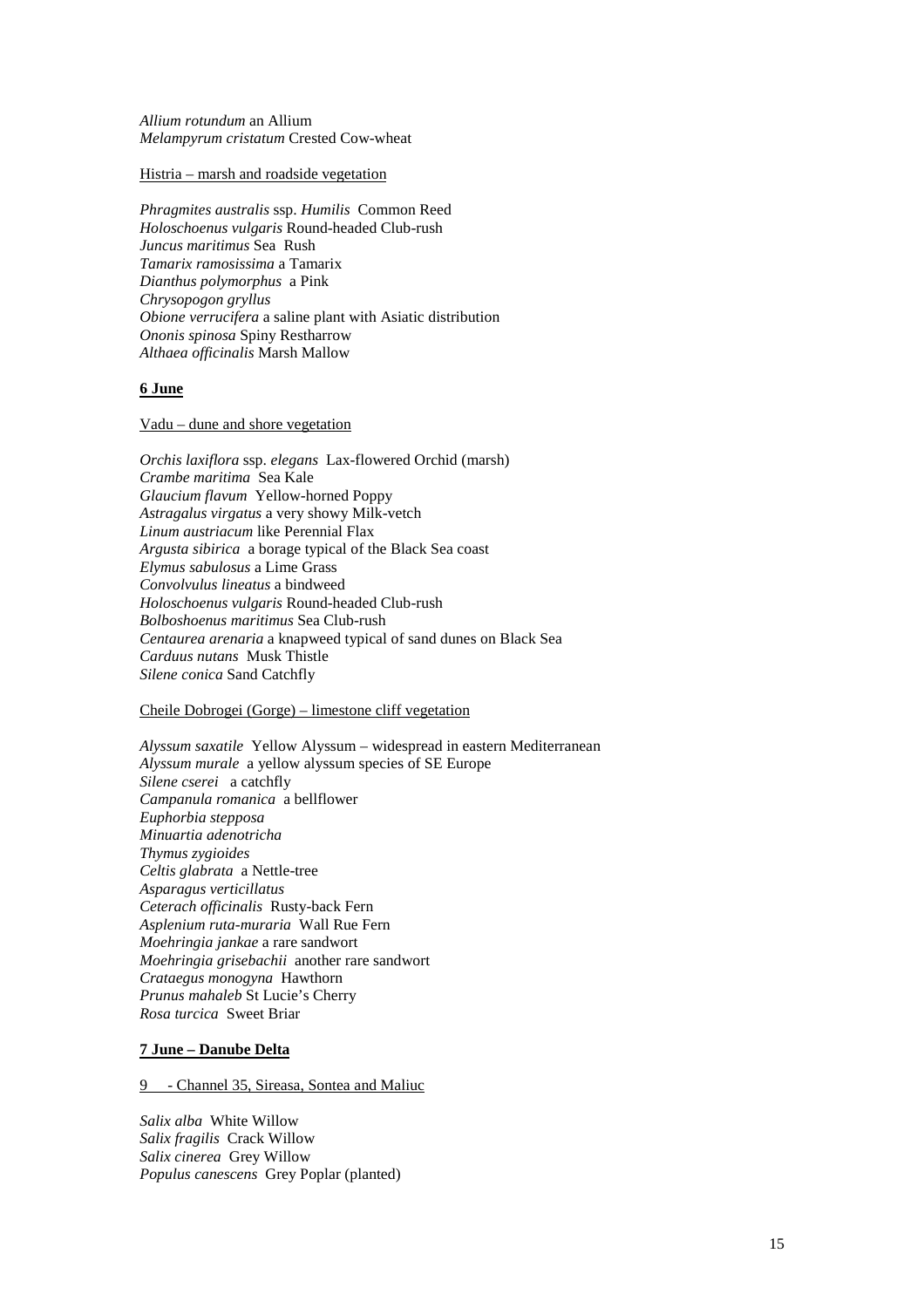*Fraxinus pennsylvanica* Red Ash (planted) – N American *Fraxinus americana* White Ash (planted) – N American *Amorpha fruticosa* a naturalised shrub from N America *Iris pseudacorus* Yellow Flag *Butomus umbellatus* Flowering Rush *Euphorbia palustris* Marsh Spurge *Calystegia sepium* Hedge Bindweed *Glyceria maxima* Sweet-grass *Nymphaea alba* White Water-lily *Vitis sylvestris* Vine *Solanum dulcamara* Woody Nightshade *Potamogeton pectinatus* Fennel Pondweed *Senecio paludosus* Fen Ragwort *Trapa natans* Water Chestnut *Stachys palustris* Marsh Woundwort *Tamarix ramosissima* a low growing Tamarisk *Utricularia vulgaris* Greater Bladderwort *Hydrocharis morsus-ranae* Frogbit

## **8 June – Danube Delta**

10 Caraorman Village – sandy areas and marsh

*Calystegia sepium* Hedge Bindweed *Juncus maritimus* Sea Rush *Holoschoenus vulgaris* Round-headed Club-rush *Silene conica* Sand Catchfly *Orchis laxiflora elegans* Lax-flowered Orchid (in garden) *Hippophae rhamnoides* Sea Buckthorn *Tamarix ramosissima* a low growing Tamarisk *Potentilla reptans* Creeping Cinquefoil *Euphorbia seguieriana*

### 11 Lakes and channels north of Caraorman

*Salix alba* White Willow *Thelypteris palustris* Marsh Fern (in floating reed islands) *Nuphar lutea* White Water-lily *Potamogeton pectinatus* Fennel Pondweed *Potamogeton crispus* Curled Pondweed *Viscum album* Mistletoe *Salix cinerea* Grey Willow *Lycopus europaeus* Gipsywort *Hydrocharis morsus-ranae* Frogbit *Stratiotes aloides* Water Soldier *Trapa natans* Water Chestnut *Sagitaria sagittifolia* Arrow-head *Ceratophyllum demersum* Rigid Hornwort

## 12 Lopatna Channel

*Oenanthe aquatica* Fine-leaved Water-dropwort

#### **9 June**

#### 13 Mila 23 Village

*Populus alba* White Poplar *Phytolacca americana* an introduced tree *Typha angustifolia* Narrow-leaved Reedmace